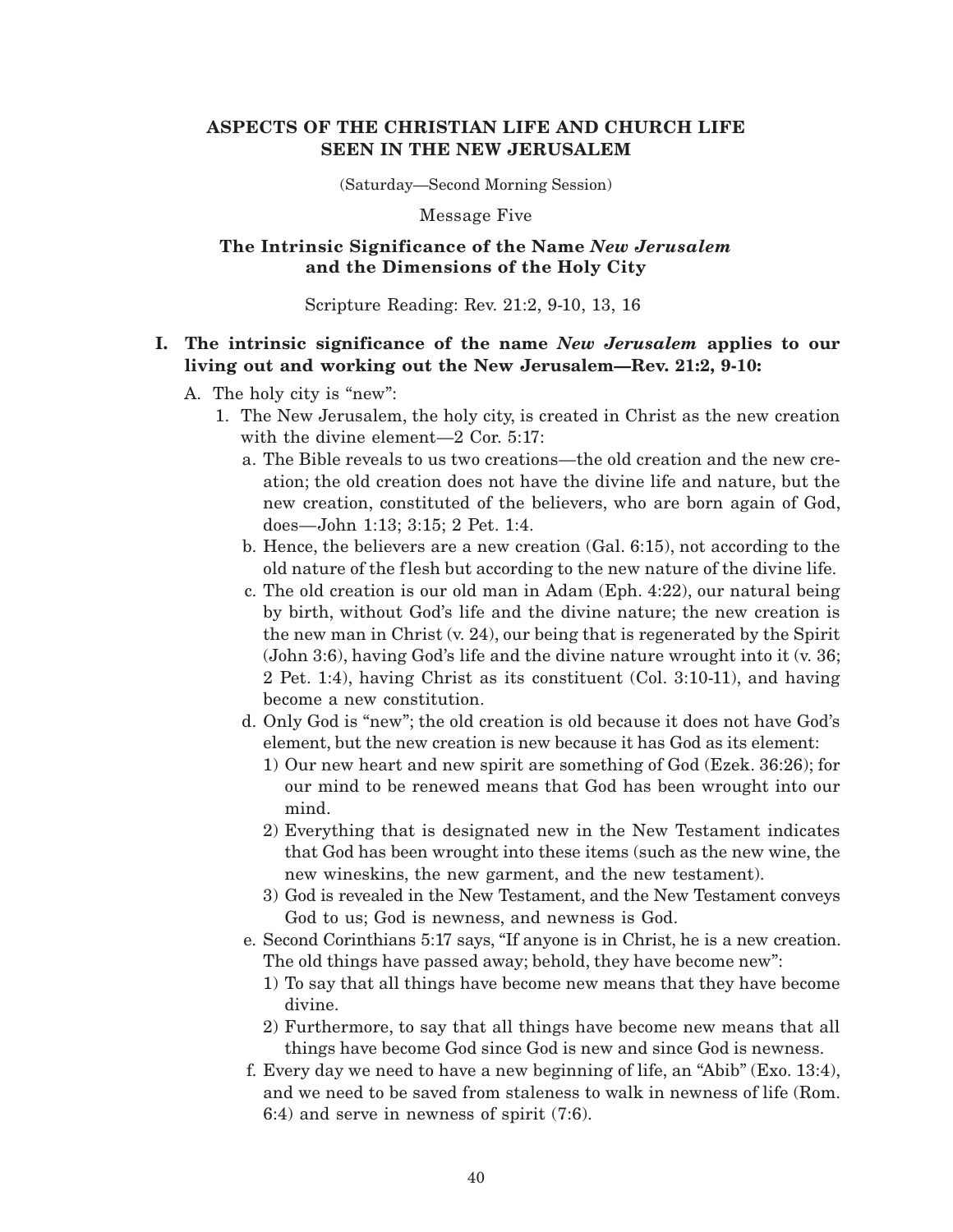- g. Those who are sanctified by taking Christ as their Substitute (Exo. 13:2), who have a new beginning of life  $(v, 4)$ , and who eliminate all exposed sin (vv. 6-7) will have a daily living that is worthy of being a memorial, an eternal remembrance (v. 9).
- 2. The New Jerusalem as a new creation has God in Christ, possessing the divine life and the divine nature:
	- a. In the New Jerusalem there are the river of water of life and the tree of life (Rev. 22:1-2); besides the divine life the New Jerusalem does not display any other kind of life:
		- 1) Daily we need to drink of the one Spirit as the river of water of life (1 Cor. 12:13) and eat Christ as the tree of life (Rev. 2:7; John 6:35, 57b).
		- 2) Daily we need to give the preeminence to the inner flow of life (Ezek. 47:1-2) and live in the principle of dependence, the principle of the tree of life (2 Cor. 1:8-9, 12).
	- b. Also, the city itself and the street of the New Jerusalem are pure gold, like transparent glass (Rev. 21:18b, 21b); in typology gold signifies the divine nature:
		- 1) God is Spirit, the nature of God's person; daily we need to enjoy God's person by exercising our spirit—John 4:24.
		- 2) God is love, the nature of God's essence, and God is light, the nature of God's expression; daily we need to enjoy God as love and light by remaining in the fellowship, the flow, of the divine life—1 John 4:8, 16; 1:5, 3; cf. Rev. 22:1.
- 3. The New Jerusalem is constituted with Christ as the new man with the divine nature and the divine life—Col. 3:10-11:
	- a. Not only is there no natural person in the new man, but also there is no possibility, no room, for any natural person; in the new man there is only room for Christ.
	- b. Christ is all the members of the new man, and He is in all the members; He is everything in the new man; actually, He is the new man, His Body— 1 Cor. 12:12.
	- c. Because we have been born of Christ and constituted with Christ, we can say that we are Christ (in life and in nature); how much we live Christ depends upon how much of Christ has been constituted into our being— Phil. 1:19-21a; Eph. 3:16-17a.
- B. The title *Jerusalem* is composed of two Hebrew words—*Jeru* means "foundation," and *Salem* means "peace"; thus, *Jerusalem* means "the foundation of peace":
	- 1. In the New Testament there are two titles—*the God of peace* (Phil. 4:9; 1 Thes. 5:23) and *the peace of God* (Phil. 4:7); both of these titles indicate that God Himself is our peace.
	- 2. Ephesians 2:14 says that Christ Himself is our peace; He is the arbitrating peace of the new man—Col. 3:15.
	- 3. The Lord Jesus told us, "Peace I leave with you; My peace I give to you; not as the world gives do I give to you. Do not let your heart be troubled, neither let it be afraid"—John 14:27.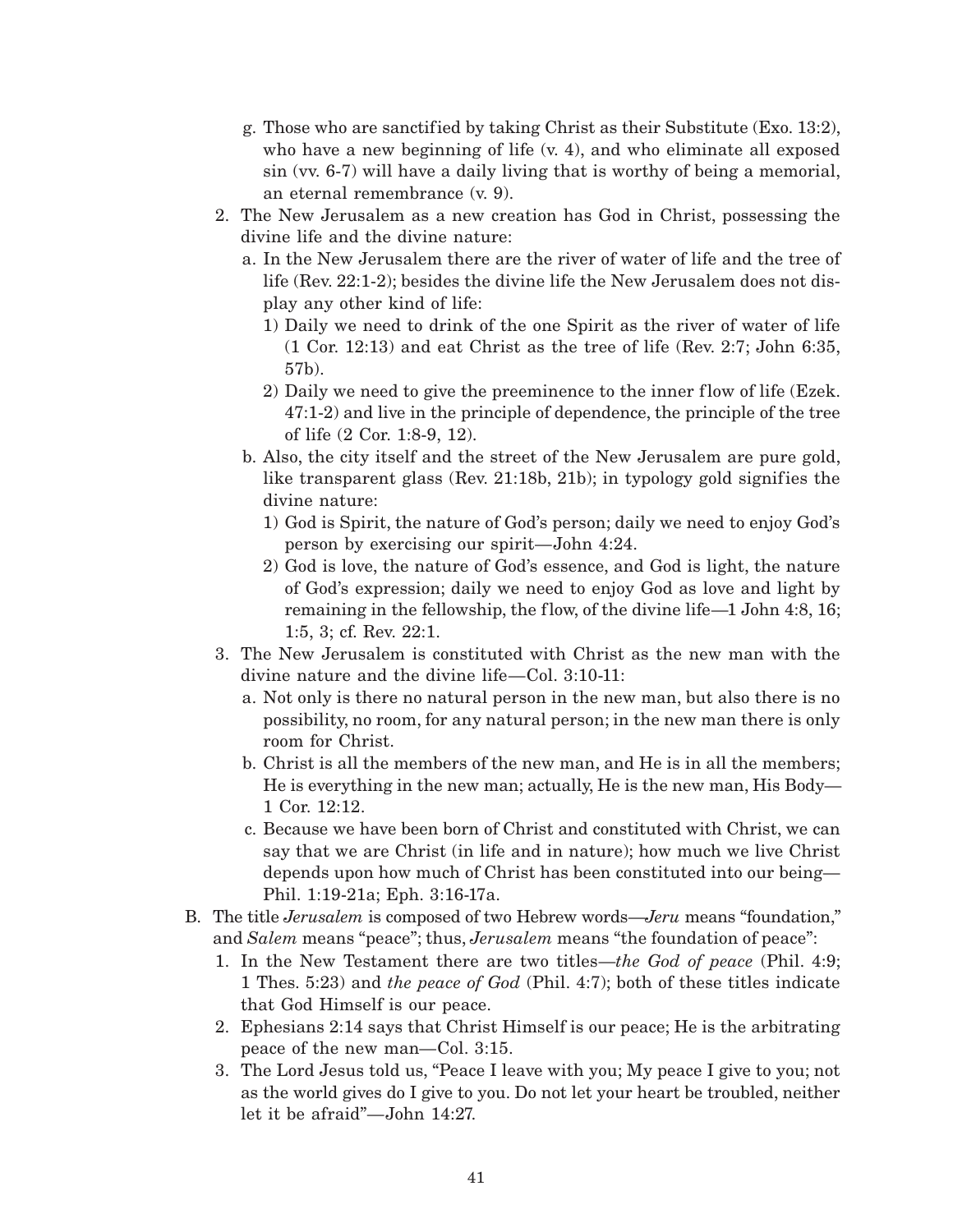- 4. Our Lord also said, "These things I have spoken to you that in Me you may have peace. In the world you have affliction, but take courage; I have overcome the world"—16:33.
- 5. Since the Lord has given us His peace and left us His peace, today we should live in His peace—Isa. 26:3; Rom. 8:6.
- 6. Jerusalem is the Triune God to be our peace, to be our safety; the whole New Jerusalem will be an entity of peace—cf. Isa. 66:12.
- 7. The New Jerusalem will be solidly grounded and safeguarded in the Triune God as peace and safety, and we will enjoy the Triune God as peace forever.

# **II. The dimensions of the holy city apply to our living out and working out the New Jerusalem:**

- A. The city has three gates on each of the four sides—Rev. 21:13:
	- 1. The east side, at the front, toward the glory of the sunrise (cf. Luke 1:78-79), ranks first; the north side, at the top, ranks second; the south side, at the bottom, ranks third; and the west side, at the rear, ranks fourth.
	- 2. The gates on the four sides face the four directions of the earth, signifying that the entrance into the holy city is available to all the peoples on earth (cf. the four heads of the river in Genesis 2:10-14).
	- 3. That there are three gates on each side signifies that the three of the Divine Trinity—the Father, the Son, and the Spirit—work together to bring people into the holy city; this is indicated in the three parables in Luke 15 and implied in the Lord's word in Matthew 28:19; to be baptized into the Father, the Son, and the Spirit is the real entrance into the holy city.
	- 4. The three gates indicate that the Triune God has come to reach us and bring us into His eternal economy—Eph. 3:14-17; 2 Cor. 13:14; Num. 6:22-27.
	- 5. That there are three gates on each of the four sides, three times four being twelve, also implies that the Triune God is mingled with man, the creature (the number four signifying the creature—Rev. 4:6).
- B. The length, breadth, and height of the New Jerusalem are equal; it is twelve thousand stadia in each dimension—21:16:
	- 1. According to its measurements, the New Jerusalem is a cube; the dimensions of the Holy of Holies, both in the tabernacle and in the temple, were equal in length, breadth, and height; the Holy of Holies in the tabernacle was a cube measuring ten cubits in each dimension, and the Holy of Holies in the temple was a cube of twenty cubits in each dimension (signifying that our experience of Christ in the church must be balanced, like that of a cube)—Exo. 26:2-8; 1 Kings 6:20; Eph. 3:18.
	- 2. That the length, breadth, and height of the New Jerusalem are equal signifies that the entire New Jerusalem will be the Holy of Holies.
	- 3. In the New Jerusalem all God's redeemed ones will serve and worship God, will see and touch God's presence, and will live and dwell in God's presence for eternity:
		- a. In our Christian life and church life, we must hold on to this principle: God's presence is the criterion for every matter; regardless of what we do, we must pay attention to whether or not we have God's presence.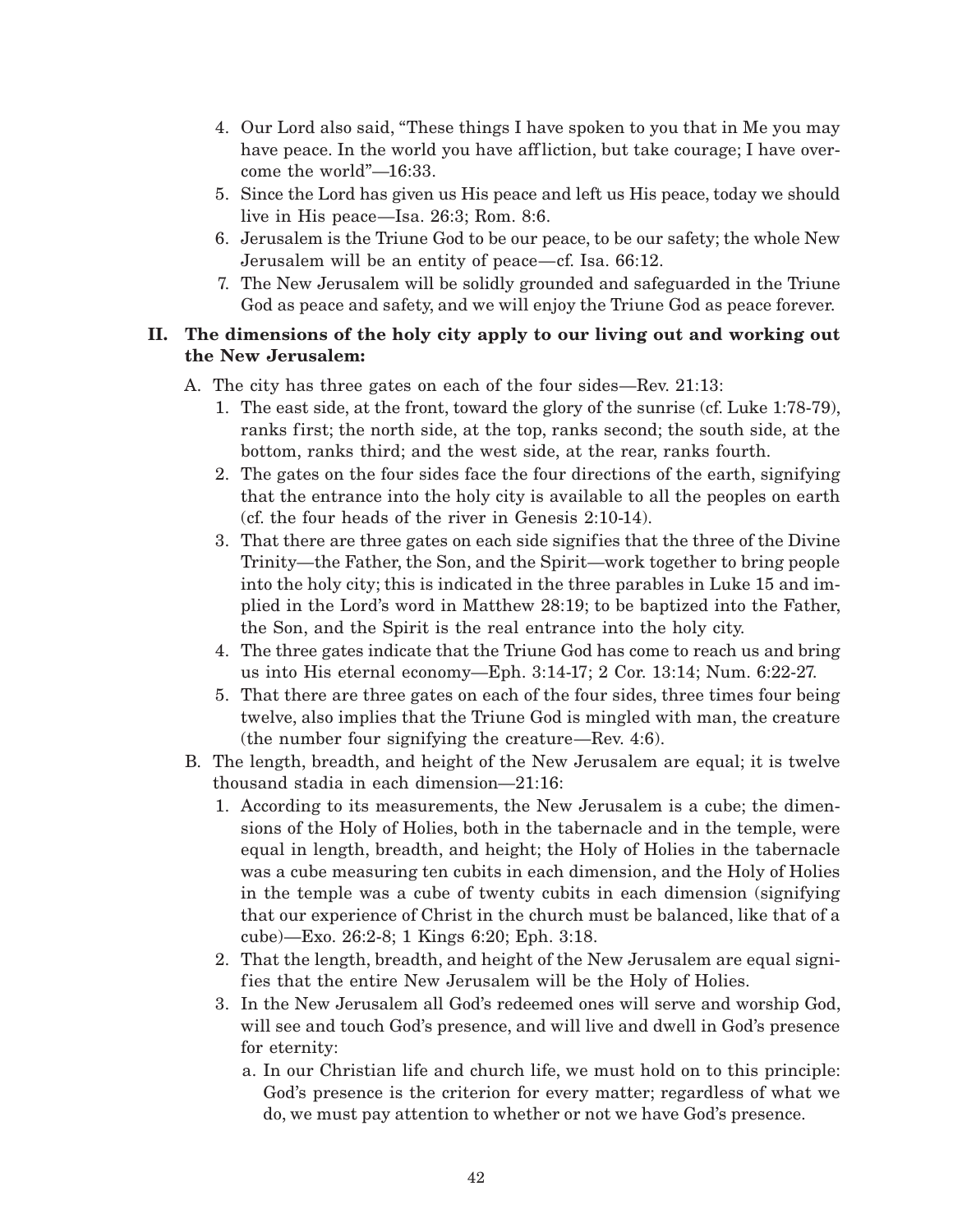b. We should aspire to be like Moses and Paul, ones who had God's presence to a full extent for God's building, God's corporate expression—Exo. 33:11, 14; 2 Cor. 2:10; 4:6-7; 1 Cor. 3:9.

### **Excerpts from the Ministry:**

#### **THE NEW JERUSALEM**

### **New**

We need to consider what the designation *New Jerusalem* means. We believers have a bad habit of taking the Bible for granted. Why does the Spirit use the word *new* in the designation *New Jerusalem*? The Bible reveals to us two creations—the old creation and the new creation. There is nothing of God's nature involved with any item in the old creation. In other words, God is not in the old creation. In everything of the new creation, however, God's divine nature is in it. The old man has nothing of God in it, but the new man is not only born of God but also created and constituted with God. None of the new items in the New Testament refers to anything material or physical. Our new heart is something of God (Ezek. 36:26). For our mind to be renewed means that God has been wrought into our mind (Eph. 4:23). Everything that is designated new in the New Testament indicates or implies that God has been wrought into these items. If you do not have God, you do not have a new heart. The new wineskins, the new wine, the new garment, and the New Testament all are designated new because God is in them. The Old Testament was something of the dead letters, but the New Testament has God in it. The New Testament is altogether something of God. It is a testament not only of life but of God. God is revealed in the New Testament, and the New Testament conveys God to us.

By this principle we can see that the old Jerusalem was a physical city. In its constituents there was nothing of God's nature. However, the New Jerusalem, just like the new man, has God wrought into it. It is new because God has been added in. Anything that is without God is old, but anything in which God is added is new. A piece of furniture is old because it does not have God, but as a believer you are new because you have God wrought into you. Those who have not believed in the Lord Jesus are old because they do not have God. God is newness, and newness is God. Oldness is the old creation, the old I, the old you. When you have God, however, you have the newness. You become new, and you become newness. All the new items in the New Testament such as the new heart, the new mind, the new man, and the new creation are new because God has been wrought into these items.

### *Possessing the Divine Nature and the Divine Life*

The New Jerusalem as a new creation has God in Christ, possessing the divine nature and the divine life. We cannot have God outside of Christ. Also, Revelation 21 and 22 provide us with many indications that the New Jerusalem possesses the divine nature and the divine life. In the New Jerusalem there are the tree of life and the river of water of life. Besides the divine life, the New Jerusalem does not display any other life. Also, the city itself and the street of the New Jerusalem are pure gold like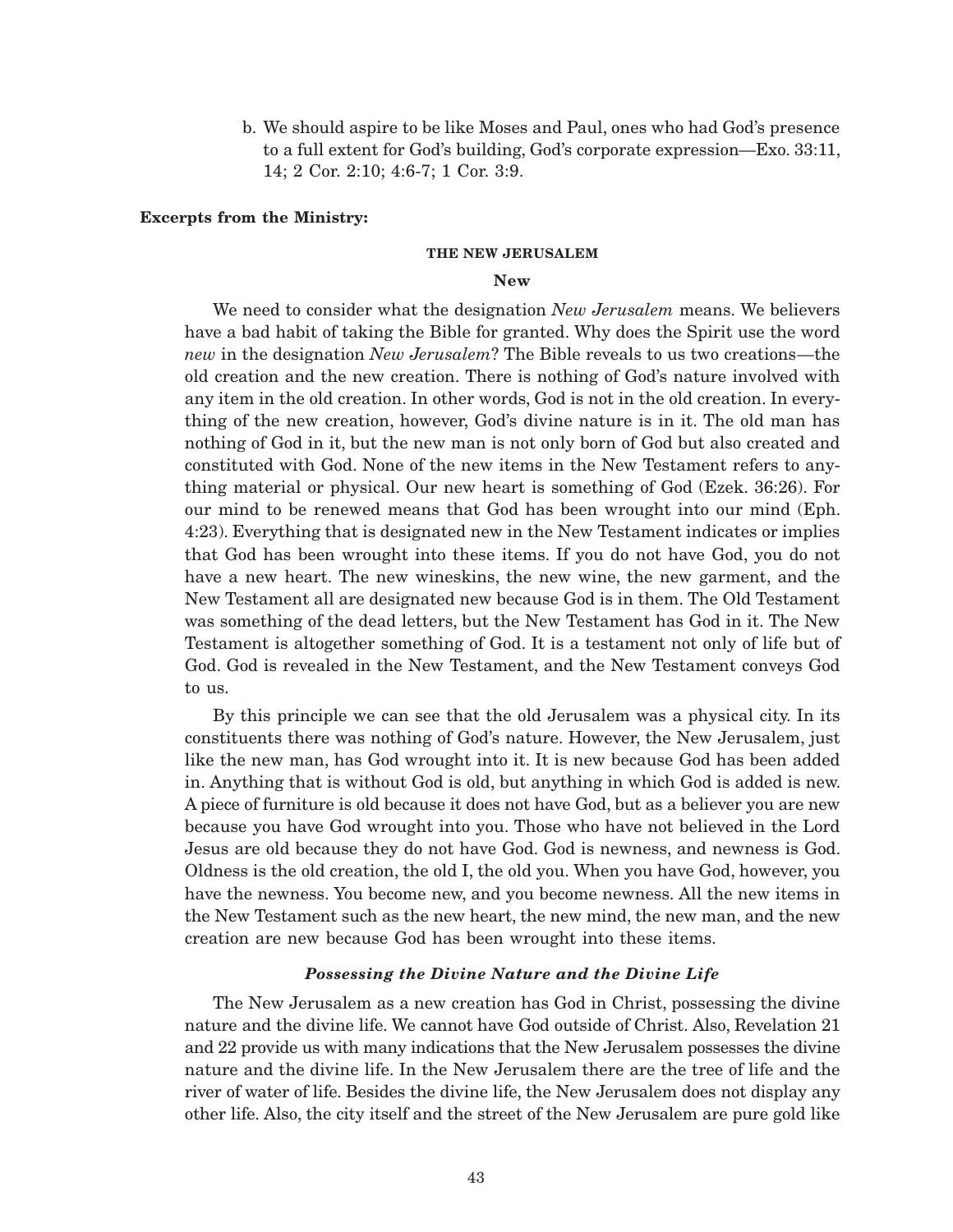transparent glass (Rev. 21:18b, 21b). In typology gold signifies the divine nature. Thus, the New Jerusalem possesses the divine nature and the divine life.

### *The New Creation*

Also, the New Jerusalem is created in Christ as the new creation with the divine element (2 Cor. 5:17). Some may think that the new creation refers to us believers and not the New Jerusalem. To say this, though, indicates that we do not have the sight to see that the New Jerusalem is a living composition of all of God's redeemed people, including the New Testament believers and the Old Testament saints. All the redeemed ones composed together are a new creation in Christ, and this new creation has the divine element. The divine element has been wrought into the new creation. Second Corinthians 5:17 says, "If anyone is in Christ, there is a new creation; the old things have passed away; behold, they have become new." It would be helpful if we could spend some time to pray-read this verse. To say that all things have become new means that they have become divine. Furthermore, to say that all things have become new means that all things have become God since God is new and since God is newness.

## *The New Man*

Furthermore, the New Jerusalem is constituted with Christ as the new man with the divine nature and the divine life (Col. 3:10-11). According to Colossians 3:11, the new man is constituted with Christ because in the new man there cannot be any natural man. Not only is there no natural person in the new man, but there is no possibility, no room, for any natural person. In the new man there is only room for Christ. He is all the members of the new man and in all the members. He is everything in the new man. Actually He is the new man, His Body (1 Cor. 12:12). In the new man He is the centrality and universality. In the new man "there cannot be Greek and Jew, circumcision and uncircumcision, barbarian, Scythian, slave, freeman, but Christ is all and in all" (Col. 3:11). Although the church as the new man is composed with people from many different cultures and races, Christ is actually everything in the new man. This is a matter of constitution. Christ was born into you at your new birth and from that time Christ is being constituted into your very being to transform you into Christ. Because a certain piece of furniture is made with wood and constituted with wood, we can say that it is wood or wooden. In like manner, because we have been born of Christ and constituted with Christ, we can say that we are Christ (in life and in nature). The Bible tells us that the new man, the church, cannot have the natural man and that what is in this new man is just Christ, not Christ by Himself, in Himself, or with Himself, but Christ in you and with you. Due to the influence and restriction of today's traditional teaching, we have been very much limited and even we do not dare to say that we are Christ. However, I hope we would receive a heavenly vision to see that since we have been born of Christ and constituted with Christ, we are Christ.

We like to say that we live Christ, but many times we dare not say this because we have some realization that we do not live Christ all the time. The reason why we do not live Christ is because we are void of Christ's constitution. What we are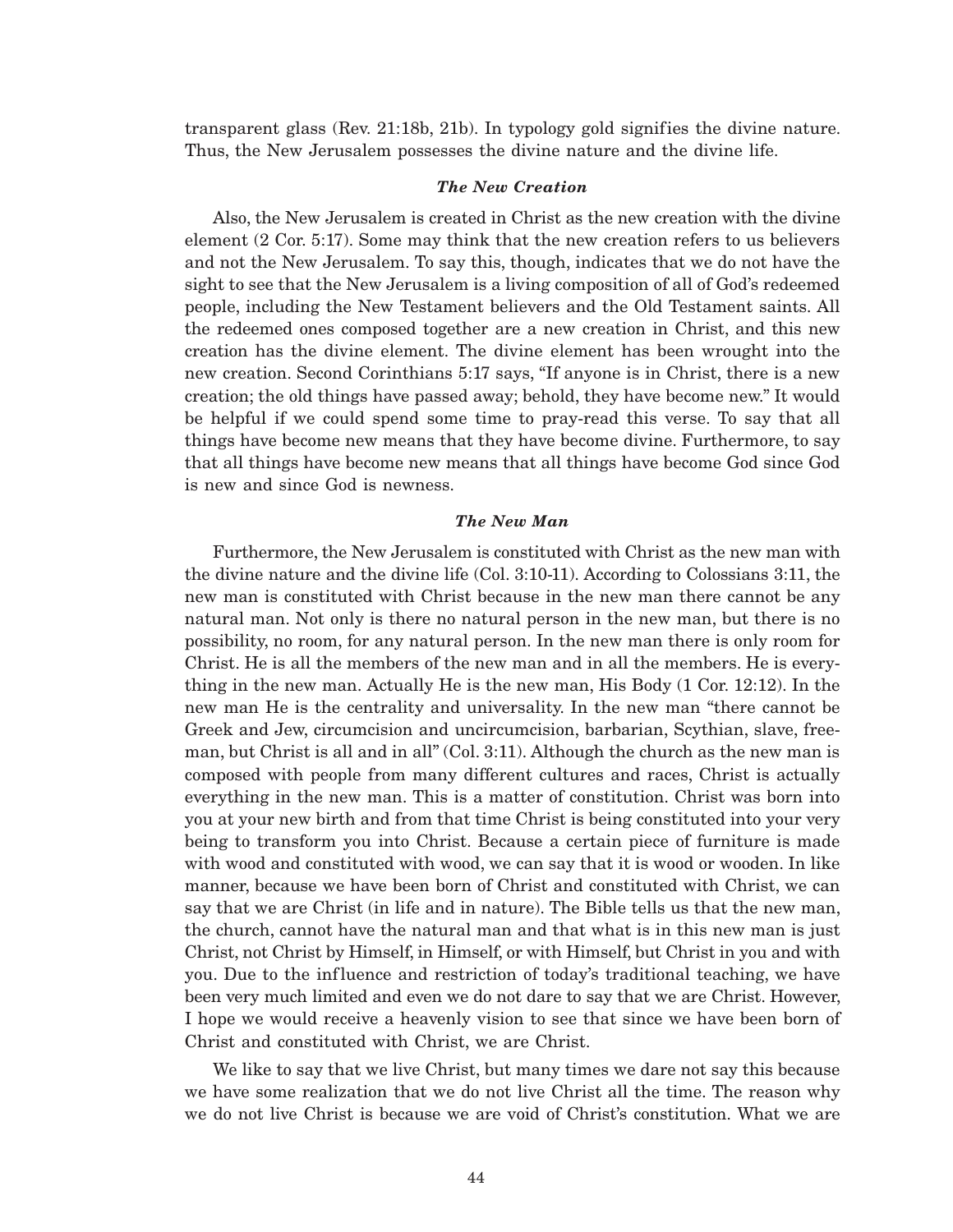constituted with is what we live. Some saints told me, "To live Christ is wonderful, but I forget to live Him all the time. When I lost my temper, I remembered that I should have lived Christ, and by then it was too late!" The reason why you forget to live Christ is because Christ has never been constituted into you that much. To live Christ does not need you to remember that you have to live Christ. If He has been so much constituted into you, you cannot forget to live Him. Our bad temper is "quicker than electricity." If we do not have the constitution of Christ for us to remember that we need to live Christ, it is impossible to live Him. How much we live Christ depends upon how much Christ has been constituted into our being. According to our fellowship thus far, we can see that to say the New Jerusalem is a physical city prepared by God is absolutely absurd. There is no way to interpret the consummation of the Bible in this way. Because this city is new, it has been wrought with God and has God as its contents.

#### **Jerusalem—the Foundation of Peace**

The title *Jerusalem* is composed of two Hebrew words—*Jeru* means "foundation," and *Salem* means "peace." Paul tells us in Hebrews 7 that the King of Salem is the King of Peace (v. 2). *Salem* is peace, and *Jeru* is something founded, something built, something laid as a foundation. Thus, *Jerusalem* means "the foundation of peace." Jerusalem is something grounded, founded, and safeguarded in peace. The Bible indicates that peace is God Himself. In the New Testament are two titles *the God of peace* (Phil. 4:9; 1 Thes. 5:23) and *the peace of God* (Phil. 4:7). Both of these titles indicate that God Himself is our peace. Also, Ephesians 2:14 indicates that Christ Himself is our peace. This peace is God into whom we have been grounded. This is not an outward peace, but an inward peace in which we are safeguarded. In eternity we will enjoy peace forever.

The Lord Jesus told us, "Peace I leave with you; My peace I give to you; not as the world gives do I give to you" (John 14:27). Our Lord also said in John 16:33, "These things I have spoken to you that in Me you may have peace. In the world you have affliction, but be of good courage, I have overcome the world." Since the Lord has given us His peace and left us His peace, today we should live in His peace. Actually, the Lord Himself is still here as our peace. Jerusalem is the Triune God to be our peace, to be our safety. The whole New Jerusalem will be an entity of peace. When we consummate in the New Jerusalem, we will be in peace, that is, in the Triune God. The New Jerusalem will be solidly grounded and safeguarded in the Triune God as peace and safety, and we will enjoy the Triune God as peace forever. (*God's New Testament Economy,* pp. 277-281)

#### **A BUILDED CHURCH HAVING THE PRESENCE OF GOD**

Now we will go on to see how we can know that a church has been built up. In other words, what is the condition of a built-up church? I would like to point out several things from the last two chapters of Revelation.

First, a built-up church has God's presence. Revelation 21:22 says that there is no temple in the New Jerusalem, for God and the Lamb are its temple. We know that during the Old Testament times the temple was the center of Jerusalem.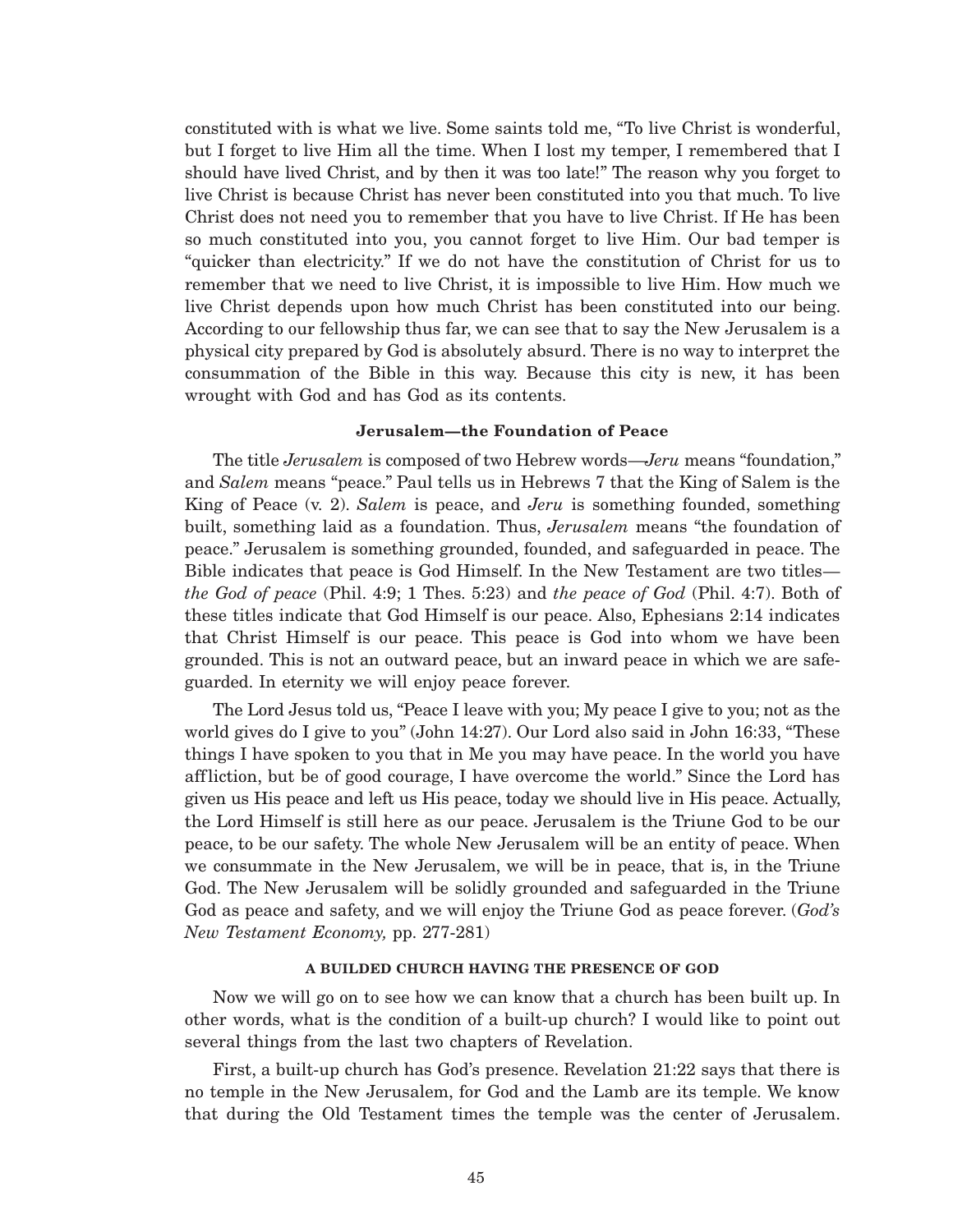Therefore, that God and the Lamb are the temple means that God and the Lamb themselves become the center of the city. In other words, God is with the city, and the city has the presence of God.

This shows us that where there is building, there is the presence of God. God's presence follows His building. Does not our experience also tell us that whenever we are built together with all the saints, we have God's presence, and whenever we are individualistic, we immediately lose the sense of God's presence? In the last chapter I used an illustration of three persons who were discussing when to have a gospel meeting. One of them suggested having it in the evening, another one suggested having it in the afternoon, and the third one suggested having it in the morning. Eventually they came to a deadlock. I believe many of us would ask, since there are three different opinions, which one should be accepted? At which of the suggested times should the gospel be preached? My reply is that the gospel should be preached at the time when there is God's presence. This means that when three people are discussing such a matter, the first one should ask, "While I am insisting on having the meeting at 7:30 p.m., do I have God's presence?" The second one should also ask, "While I am fighting to have the meeting at four o'clock in the afternoon, do I have the presence of God?" And the third one should also ask, "While I am suggesting 6:30 a.m., do I have God's presence?" Therefore, the time of the meeting should be decided altogether according to God's presence. If there is the presence of God, then any time is proper, regardless of whether it is in the morning, in the afternoon, or in the evening. But if there is not the presence of God, then no time is suitable.

If we know this principle and live in it, we will never contend with the brothers and sisters while we are serving God in the church. We know that whenever we argue with them, the presence of God is lost. God's presence is like a dove that cannot stand any disturbance. Once we argue, it will fly away. Recently while I was abroad, in many places, whether it was in the park or even on the street, I saw many doves flying around. These doves were not afraid of people. While we were sitting in the park, a group of doves came in front of us. If we talked loudly, they would all fly away, but if we just sat there and talked gently, one by one the doves would come near us again. Brothers and sisters, it is the same with the presence of God when we are serving the Lord together. Perhaps your reasoning is right, and your suggestion is the best, but because we argue, the Holy Spirit as a dove flies away.

Therefore, we must hold on to this principle: God's presence is the criterion for every matter. Regardless of what we do, we must pay attention to whether or not we have God's presence. Do we have God's presence while we are expressing our opinions? Do we have God's presence while we are saying certain things or taking a certain attitude? Is God's presence in our suggestion or proposal? If we touch the presence of God in all things, we will see that God will be there as the temple, and the building of God will be with us. When we argue with each other, we all may be for the Lord, and our insisting may be quite justifiable. However, due to our arguing we do not have God as the temple—the presence of God. Instead, we have torn down the city.

One thing that grieves me very much is that in all the places that I visit it is rare